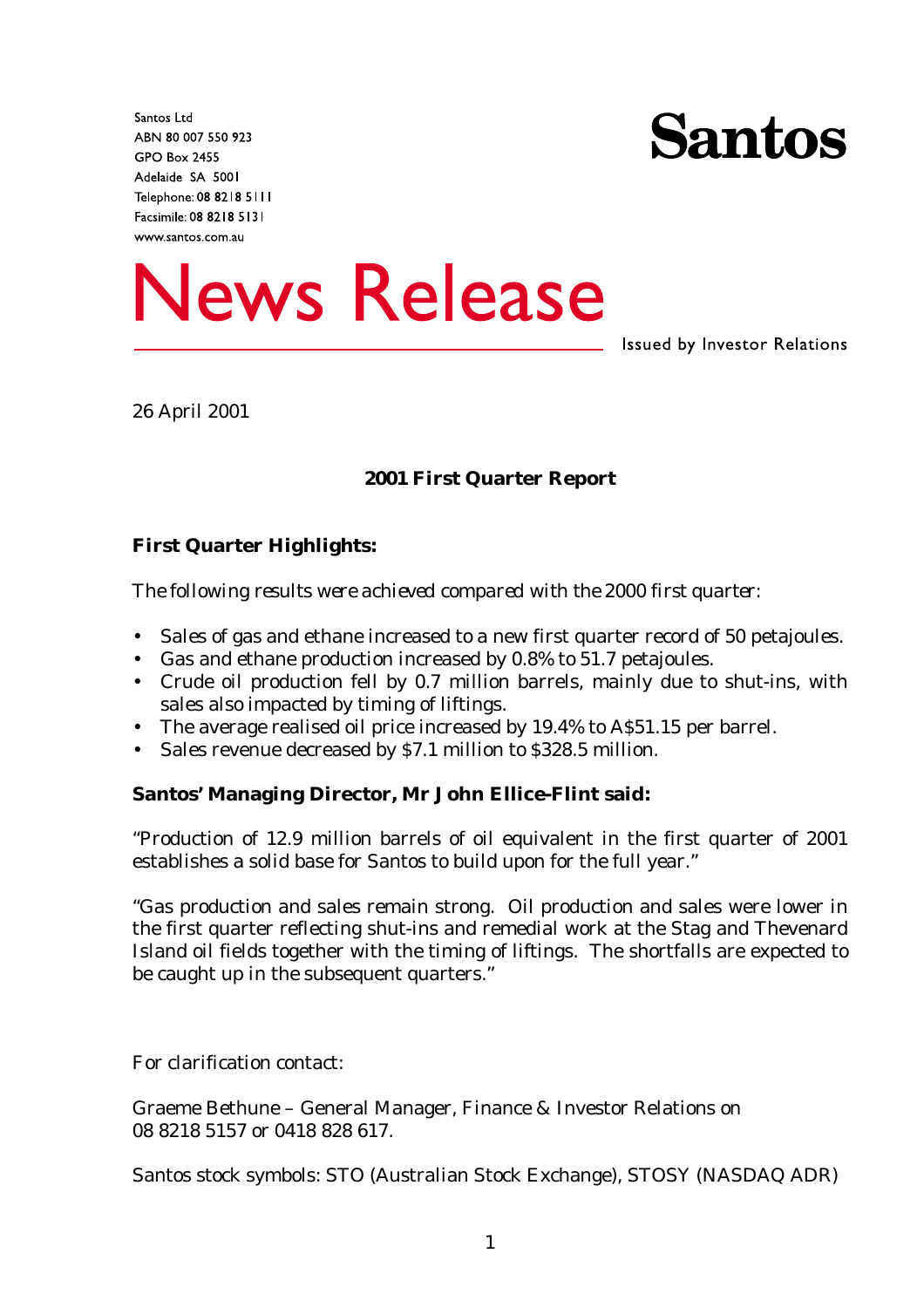Santos Ltd ABN 80 007 550 923 **GPO Box 2455** Adelaide SA 5001 Telephone: 08 8218 5111 Facsimile: 08 8218 5131 www.santos.com.au



# Quarterly Report

**Issued by Investor Relations** 

#### **STOCK EXCHANGE REPORT FOR QUARTER ENDED 31 MARCH 2001**

(all comparisons made against 2000 first quarter unless otherwise indicated)

#### **1. SALES AND PRODUCTION**

Sales revenue for the quarter decreased by 2% to \$329 million. This reflected the timing of liftings and lower oil production, partly offset by higher average prices.

Australian dollar prices received for condensate (naphtha), crude oil and LPG increased by 16.5%, 19.4% and 31.4% respectively. The average realised Australian dollar gas price also increased slightly, partially reflecting higher gas prices achieved in the US. The average US gas price increased by 275% to A\$13.13 per gigajoule (A\$3.50 per gigajoule in first quarter 2000).

Sales volumes decreased by 8% to 11.9 million barrels of oil equivalent (boe). Sales of gas and ethane reached a new first quarter record of 50 petajoules. In addition, storage levels at Moomba, after having been depleted during 2000 due to unforseen record demand, were increased to meet forecast strong 2001 winter demand together with the planned total shut-down of Moomba for maintenance during Easter 2001. At the end of the quarter storage levels were a record high of 24.4 petajoules (gross). This increase in storage was augmented by the purchase of 1.8 petajoules of gas (net) from third parties.

Production volumes declined by 4% to 12.9 million boe. Gas production remained robust and increased to 51.7 petajoules from 51.3 petajoules with growth in Otway Basin and East Spar compensating for small declines in south west Queensland and the United States.

Oil production fell to 2.7 million boe from 3.3 million boe due primarily to shut-ins and development work at the Stag and Roller/Skate oil fields. The Stag field was shut-in for 5 days for annual maintenance, 4 days for cyclone Vincent and 2 days for a loading hose failure. Stag 11 remained offline for the whole of the quarter while Stag 6 was shut-in for 12 days following a pump failure. Thevenard Island production was significantly lower as a result of the continued shut-in of the Roller/Skate fields since 28 November 2000 for the Roller/Skate pipeline repairs.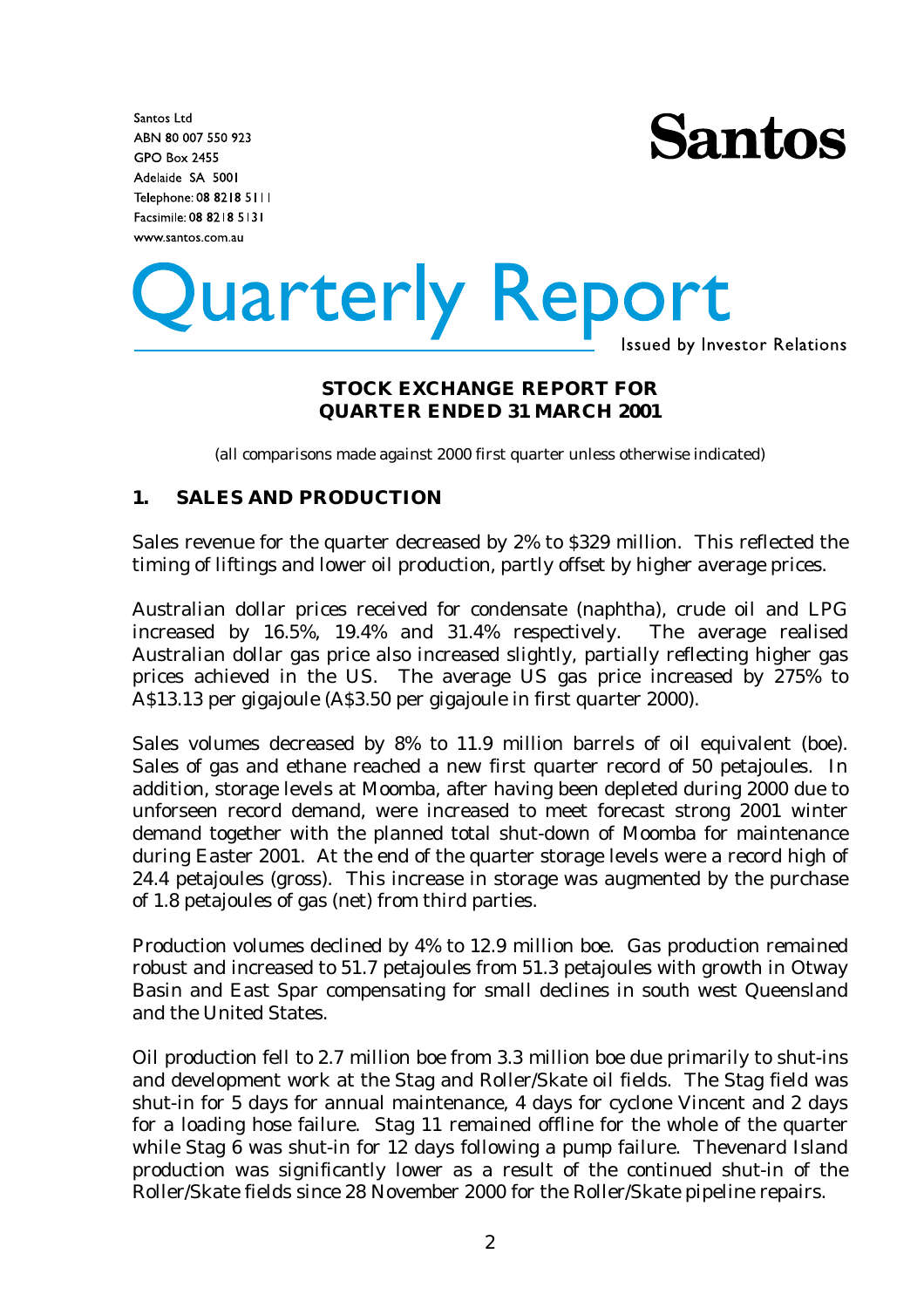The shortfall in oil production during the first quarter is expected to be caught up in the subsequent quarters as the Roller/Skate oil fields are forecast to be on-line from early May and the Legendre development is due to commence production in early May. In addition, Cooper Basin oil production is expected to increase due to the remedial development work completed during the first quarter.

Gross production from Stag averaged 17,513 barrels of oil per day (bopd) (9,487 bopd Santos share) during the quarter compared with 21,981 bopd during the 2000 fourth quarter. Gross production from Elang/Kakatua/Kakatua North averaged 15,583 bopd (3,339 bopd Santos share) during the quarter compared with 18,182 bopd during the 2000 fourth quarter. Gross production from Barrow Island averaged 11,107 bopd (3,173 bopd Santos share) during the quarter compared with 11,355 bopd during the fourth quarter of 2000. Thevenard Island averaged 6,306 bopd (2,267 bopd Santos share) during the quarter compared with 10,274 bopd during the fourth quarter of 2000 as a result of the Roller/Skate fields being shutin for pipeline repairs. Gross production from SE Gobe averaged 11,480 bopd (Santos share 1,260 including production back-pay adjustments) during the quarter, compared with 10,660 bopd during the 2000 fourth quarter.

Condensate production increased by 5%, reflecting increased production from projects with higher liquid yields in Cooper Basin and higher gas production at East Spar. LPG production remained consistent during the quarter.

# **2**. **EXPLORATION AND DEVELOPMENT**

Total expenditure on exploration and development during the first quarter was \$147.3 million compared with \$79.1 million in the comparable period last year.

# *EXPLORATION ACTIVITY*

Exploration expenditure increased by \$18.1 million to \$34.0 million.

# **South Australia Business Unit**

Santos spudded and completed three gas and three oil wildcat wells in the South Australian Cooper Basin and two gas wildcat wells in the Otway Basin during the first quarter. A total of 494 square kilometres of seismic was acquired in the Cooper and Otway Basins during the quarter.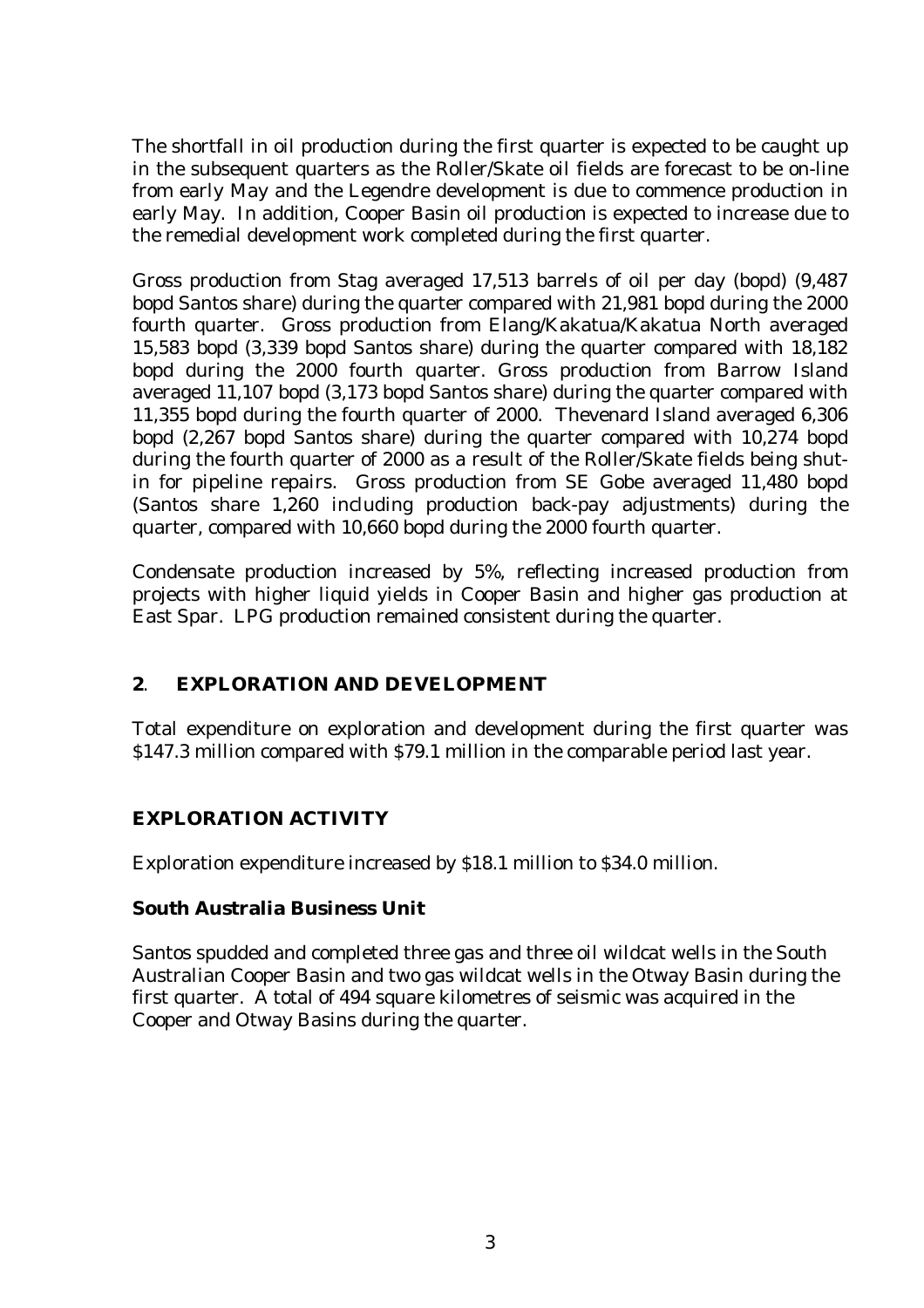| Well             | Location            | <b>Target</b>      | Result                       |
|------------------|---------------------|--------------------|------------------------------|
| Moomba 137       | <b>Cooper Basin</b> | Oil Wildcat        | Plugged & Abandoned          |
| Moomba 136       | <b>Cooper Basin</b> | <b>Oil Wildcat</b> | <b>Cased &amp; Suspended</b> |
| Big Lake 68      | <b>Cooper Basin</b> | Oil Wildcat        | <b>Cased &amp; Suspended</b> |
|                  |                     |                    | (completed as gas)           |
| Tarrango 1       | <b>Cooper Basin</b> | <b>Gas Wildcat</b> | <b>Cased &amp; Suspended</b> |
| Moona 1          | <b>Cooper Basin</b> | <b>Gas Wildcat</b> | <b>Cased &amp; Suspended</b> |
| Moomba 133       | <b>Cooper Basin</b> | <b>Gas Wildcat</b> | <b>Cased &amp; Suspended</b> |
| McIntee 1        | <b>Otway Basin</b>  | <b>Gas Wildcat</b> | <b>Cased &amp; Suspended</b> |
| <b>Tregony 1</b> | <b>Otway Basin</b>  | <b>Gas Wildcat</b> | <b>Cased &amp; Suspended</b> |

Two additional wells (Croft 1 and Milluna Northeast 1) were spudded in the first quarter. The wells were still operating at the end of the quarter. Croft 1 and Milluna Northeast 1 were cased and suspended as gas wells subsequent to the end of the quarter.

#### **Queensland and Northern Territory Business Unit**

Two gas wildcat wells and two gas appraisal wells were spudded and completed in Queensland during the quarter.

| Well             | <b>Location</b>     | <b>Target</b>        | Result            |
|------------------|---------------------|----------------------|-------------------|
| Roti 2           | <b>Cooper Basin</b> | <b>Gas Appraisal</b> | Cased & Suspended |
| Raworth 1        | <b>Cooper Basin</b> | <b>Gas Wildcat</b>   | Cased & Suspended |
| Quasar 1         | <b>Cooper Basin</b> | <b>Gas Wildcat</b>   | Cased & Suspended |
| Downlands East 1 | <b>Surat Basin</b>  | <b>Gas Appraisal</b> | Cased & Suspended |

One additional well (Quasar South 1) was spudded in the first quarter. The well was still operating at the end of the quarter. Quasar South 1 was cased and suspended as a gas well subsequent to the end of the quarter.

No seismic was acquired during the quarter.

#### **Offshore Australia Business Unit**

Two oil exploration wells were drilled during the first quarter.

| Well       | Location      | <u>Target</u> | Result              |
|------------|---------------|---------------|---------------------|
| Delilah 1  | <b>WA208P</b> | Oil Wildcat   | Plugged & Abandoned |
| Kuda Tasi* | ZOCA 91-01    | Oil Wildcat   | Plugged & Abandoned |

*\*The Kuda Tasi well found a gross 17.5 metre oil column, which was not tested as it was insufficient on preliminary interpretation for a stand-alone development. The operator, Woodside Petroleum Limited, is remapping the prospect using the well results and is considering whether Jahal, another sub-economic discovery in ZOCA 91-01 could jointly be the basis for a commercial development.*

No seismic was acquired during the quarter.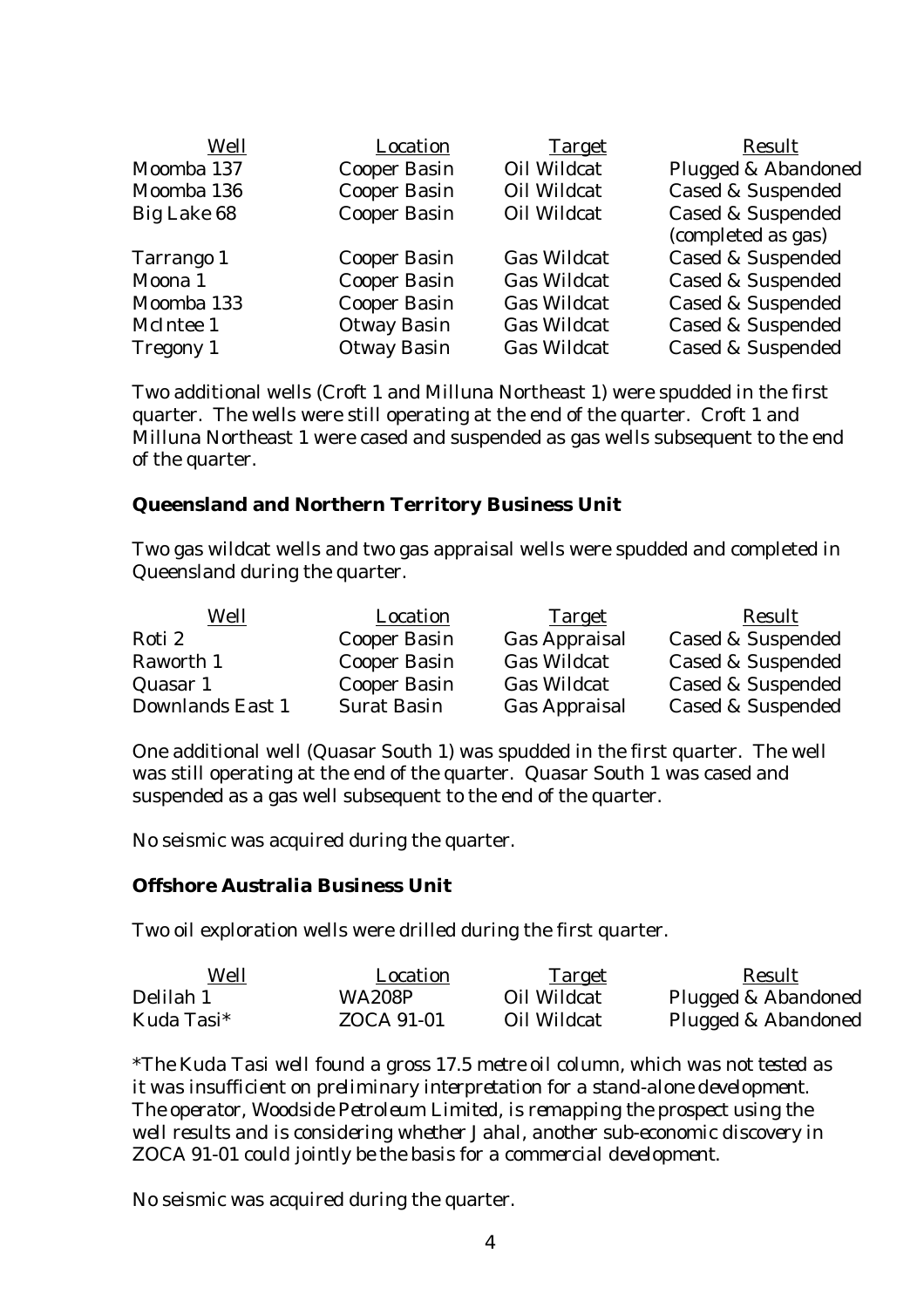# **USA**

138 square kilometres of three-dimensional seismic were acquired during the quarter.

# **South East Asia Business Unit**

No exploration or seismic activity was recorded during the 2001 first quarter.

# *DEVELOPMENT ACTIVITY*

Development expenditure increased by \$50.1 million to \$113.3 million.

# **South Australia Business Unit**

Development activity associated with the South Australian Cooper Basin gas program continued during the quarter. Nine development wells were drilled and subsequently cased and suspended as future gas producers, 17 development wells were brought on line as producing wells and 15 wells were fracture stimulated to enhance productivity. One oil development well was drilled during the quarter and cased as a future producer.

# **Queensland and Northern Territory Business Unit**

In Queensland, development activity was focussed on the south west Queensland gas program where two new wells were placed on production, four development wells were drilled and five development wells were completed. In Eastern Queensland the Bloodwood 1 and Scotia 6 wells were fracture stimulated.

# **Offshore Australia Business Unit**

Development activity associated with the Bayu-Undan and Legendre development projects remains ongoing. Other activity in the quarter included the drilling of a pilot hole in preparation for the drilling of Stag 23H and the repair of the Roller/Skate pipeline. The Legendre oil field is expected to commence production in early May.

# **South East Asia Business Unit**

No major development activity was undertaken during the quarter.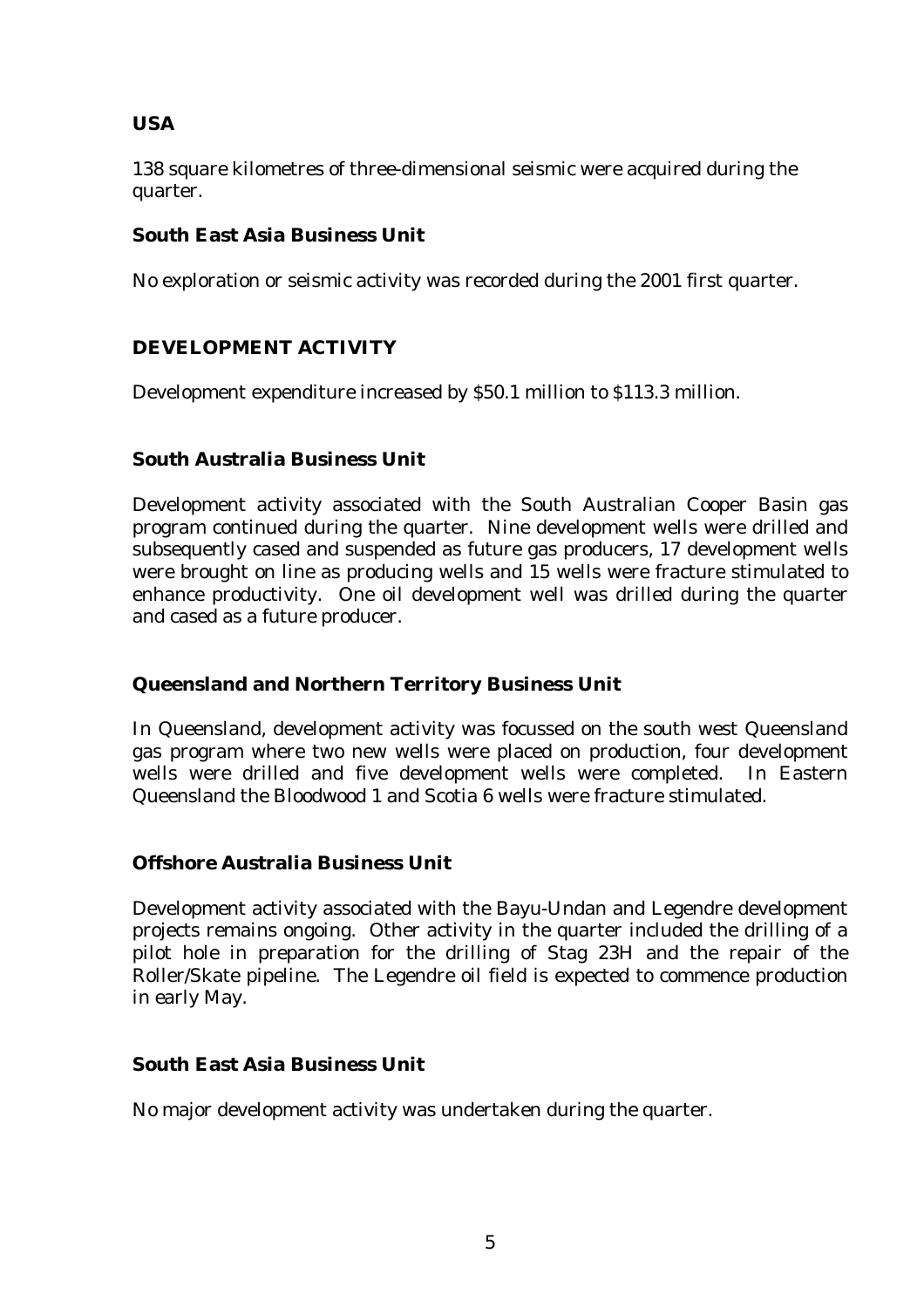# **USA**

During the quarter the Fuhrken 2 gas development well was completed and the Runnells 5 development well spudded on 2 March 2001.

# **3. HEDGING**

Since the last report on outstanding hedging positions (as at 23 February 2001), the only new hedging position established was a drawdown of US dollar debt to fund expenditure arising from the Bayu/Undan gas liquids project. This debt is to be repaid from US dollar revenues from the Bayu/Undan project expected in 2004.

| <b>FORWARD HEDGING -As at 31 March 2001</b> |         |        |        |        |        |  |
|---------------------------------------------|---------|--------|--------|--------|--------|--|
|                                             | $2001*$ | 2002   | 2003   | 2004   | 2005   |  |
| Oil & Liquids                               |         |        |        |        |        |  |
| (Tapis swaps)                               |         |        |        |        |        |  |
| <b>Mmboe</b>                                | 3.0     |        |        |        |        |  |
| Avg. price US\$/bbl                         | 27.56   |        |        |        |        |  |
| % hedged                                    | 19%     |        |        |        |        |  |
|                                             |         |        |        |        |        |  |
| <b>Currency</b>                             |         |        |        |        |        |  |
| Forwards (US\$m)                            | 126     | 24     |        |        |        |  |
| Avg. exchange rate                          | 0.5632  | 0.5205 |        |        |        |  |
| Collars (US\$m)                             | 17      |        |        |        |        |  |
| Avg. exchange rate-                         | 0.6010  |        |        |        |        |  |
| floor/cap                                   | /0.6250 |        |        |        |        |  |
|                                             |         |        |        |        |        |  |
| Debt (US\$m)                                | 42      | 51     | 51     | 45     | 21     |  |
| Avg. exchange rate                          | 0.7078  | 0.7078 | 0.7078 | 0.6353 | 0.7963 |  |
| Total (US\$m)                               | 185     | 75     | 51     | 45     | 21     |  |
| Avg. exchange rate                          | 0.5945  | 0.6348 | 0.7078 | 0.6353 | 0.7963 |  |
| % revenue                                   | 42      | 19     | 14     | 12     | 6      |  |

\* Outstanding hedging positions for the remainder of 2001.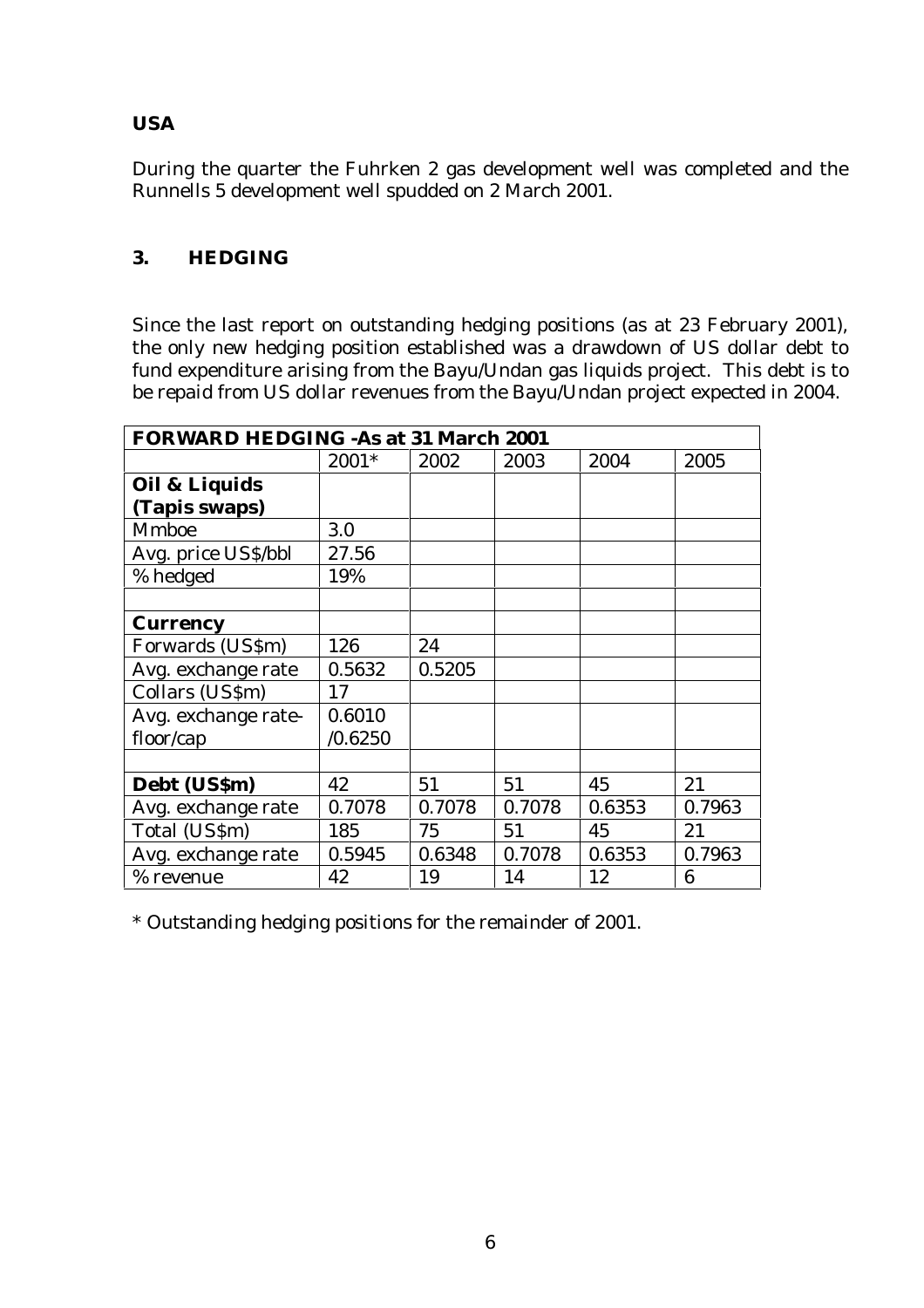# **STATISTICAL SUMMARY**

# **1. SALES REVENUE & SALES VOLUMES**

|                                   | 2001           | 2000           |  |  |
|-----------------------------------|----------------|----------------|--|--|
| <b>SALES REVENUE</b>              | <b>1ST QTR</b> | <b>1ST QTR</b> |  |  |
|                                   |                |                |  |  |
| Total Sales Revenue (A\$ million) | 328.5          | 335.6          |  |  |
|                                   |                |                |  |  |
| Oil Price (Avg A\$ barrel)        | 51.15          | 42.83          |  |  |
| <b>SALES VOLUMES</b>              |                |                |  |  |
| Sales Gas & Ethane (PJ)           | 50.0           | 49.1           |  |  |
|                                   |                |                |  |  |
| Crude Oil ('000 bbls)             | 2330.4         | 3193.7         |  |  |
| Condensate (Naphtha) ('000 bbls)  | 592.5          | 951.8          |  |  |
| <b>LPG</b> ('000 t)               | 51.6           | 51.2           |  |  |
| <b>Total Sales Volumes</b>        | 11.9           | 13.0           |  |  |
| (million BOE)                     |                |                |  |  |

# **2. EXPLORATION AND DEVELOPMENT EXPENDITURE (A\$ million)**

|                                | 2001           | 2000           |
|--------------------------------|----------------|----------------|
| <b>EXPENDITURE</b>             | <b>1ST QTR</b> | <b>1ST QTR</b> |
| <b>AUSTRALIA*:</b>             |                |                |
| Exploration                    | 29.4           | 12.1           |
| Development                    | 108.1          | 62.6           |
| <b>Total Australia</b>         | 137.5          | 74.7           |
| <b>OVERSEAS</b>                |                |                |
| Exploration                    | 4.6            | 3.8            |
| Development                    | 5.2            | 0.6            |
| <b>Total Overseas</b>          | 9.8            | 4.4            |
| <b>Total Exploration &amp;</b> |                |                |
| <b>Development Expenditure</b> | 147.3          | 79.1           |

\*Includes ZOCA 91-12